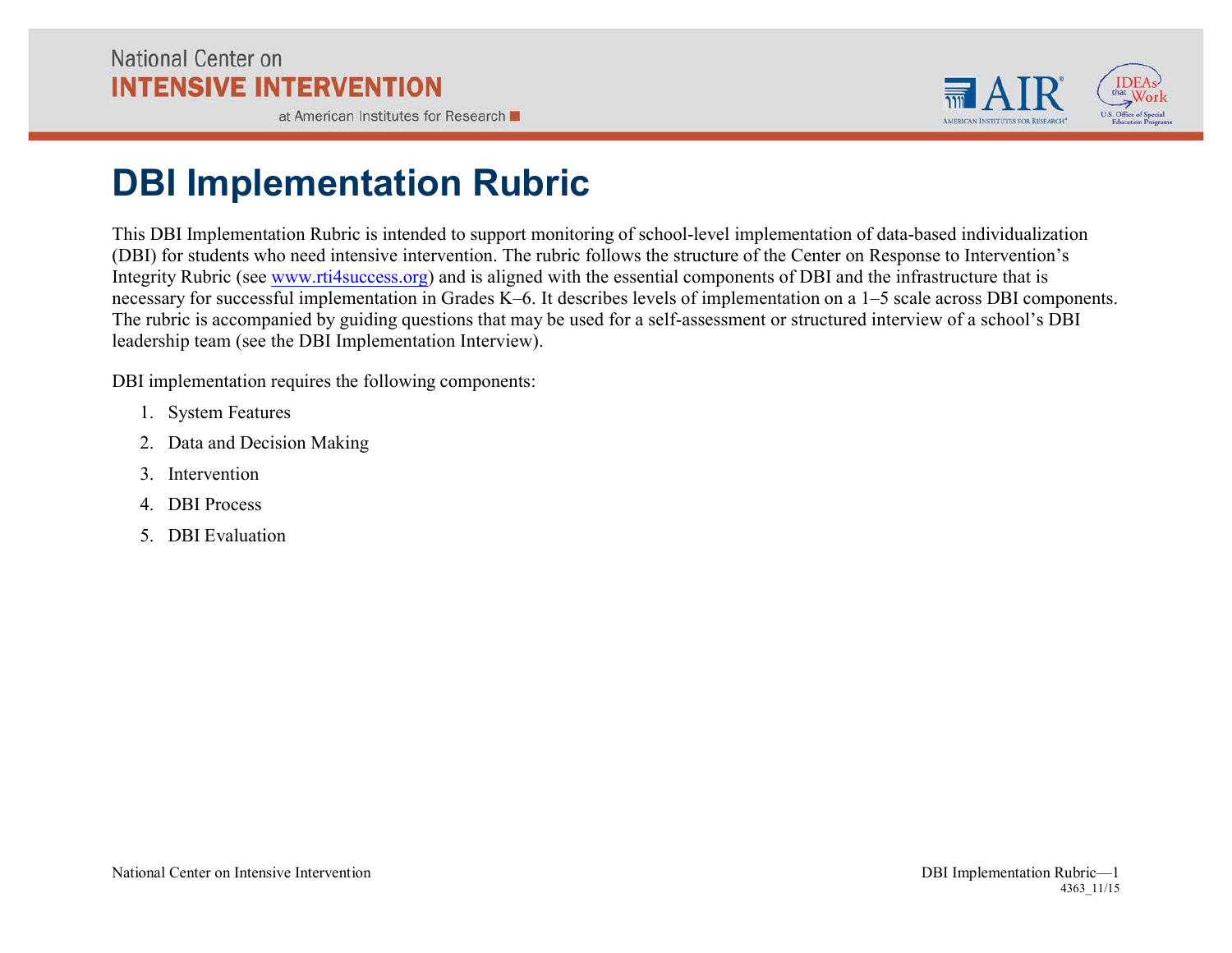| <b>Description of Measures for</b><br><b>Components and</b><br><b>Subcomponents</b> | (Little or No Implementation)                                                                                                                                                                                                                                                  | 3<br>(Partial or Inconsistent<br><b>Implementation</b> )                                                                                                                                                                                                                                                               | 5<br>(Complete and Consistent<br><b>Implementation</b> )                                                                                                                                                                                                                                   |
|-------------------------------------------------------------------------------------|--------------------------------------------------------------------------------------------------------------------------------------------------------------------------------------------------------------------------------------------------------------------------------|------------------------------------------------------------------------------------------------------------------------------------------------------------------------------------------------------------------------------------------------------------------------------------------------------------------------|--------------------------------------------------------------------------------------------------------------------------------------------------------------------------------------------------------------------------------------------------------------------------------------------|
| (a) District Leadership                                                             | Decisions and actions by district<br>leaders limit the feasibility or<br>effectiveness of the essential<br>components of the DBI framework<br>at the school; there is lack of<br>leadership support for DBI.                                                                   | Decisions and actions by district<br>leaders are partially or<br>inconsistently supportive of the<br>essential components of the DBI<br>framework at the school; support<br>for DBI implementation is not<br>very evident.                                                                                             | Decisions and actions by district<br>leaders proactively support the<br>essential components of the DBI<br>framework at the school and help<br>make the DBI framework more<br>effective; support for DBI<br>implementation is a high<br>priority.                                          |
| (b) School Leadership                                                               | Decisions and actions by school<br>leaders limit the feasibility or<br>effectiveness of the essential<br>components of the DBI framework<br>at the school; there is lack of<br>leadership support for DBI.                                                                     | Decisions and actions by school<br>leaders are partially or<br>inconsistently supportive of the<br>essential components of the DBI<br>framework at the school; support<br>for DBI implementation is not<br>very evident.                                                                                               | Decisions and actions by school<br>leaders proactively support the<br>essential components of the DBI<br>framework at the school and help<br>make the DBI framework more<br>effective; support for DBI<br>implementation is a high<br>priority.                                            |
| (c) School Schedules                                                                | School schedules are not aligned to<br>support multiple levels of<br>intervention and high-quality<br>instruction based on student need;<br>inadequate time is available for<br>interventions; schedules are<br>inflexible and cannot support<br>changes to student groupings. | School schedules are partially or<br>inconsistently aligned to support<br>multiple levels of intervention and<br>high-quality instruction based on<br>student need; some additional time<br>is built in for interventions;<br>schedules are somewhat flexible<br>and can support some changes to<br>student groupings. | School schedules are aligned to<br>support multiple levels of<br>intervention and high-quality<br>instruction based on student<br>need; adequate additional time is<br>built in for interventions;<br>schedules are flexible and can<br>support changes to student<br>groupings as needed. |
| (d) Resources                                                                       | Resources (e.g., funds, programs,<br>time available) are not allocated to<br>support DBI implementation.                                                                                                                                                                       | Resources (e.g., funds, programs,<br>time available) are partially or<br>inconsistently allocated to support<br>DBI implementation.                                                                                                                                                                                    | Resources (e.g., funds, programs,<br>time available) are adequately<br>allocated to support DBI<br>implementation.                                                                                                                                                                         |

**1. System Features to Support DBI Readiness and Implementation—**Resources and organizational structures necessary to support implementation of the components of DBI in a unified system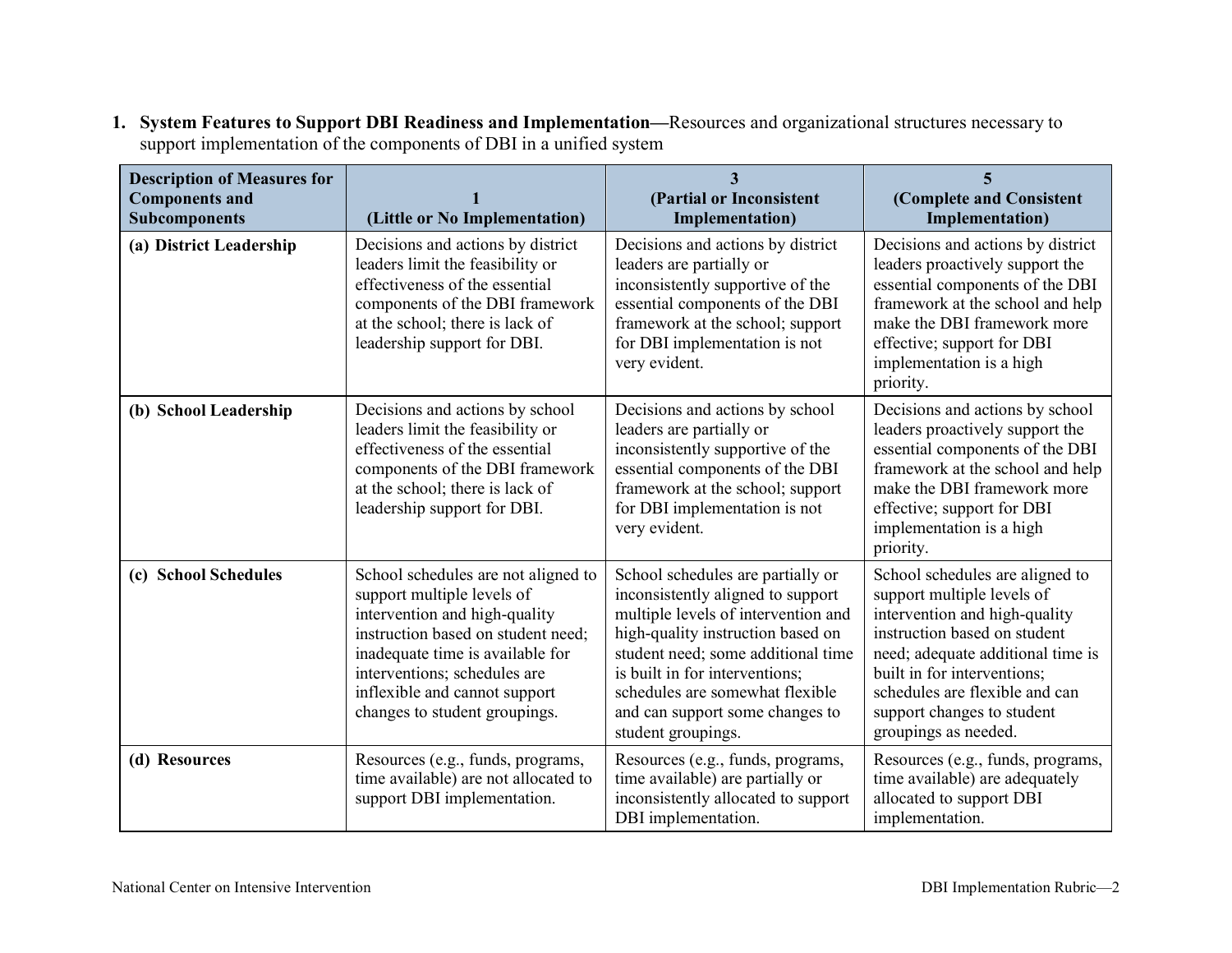| <b>Description of Measures for</b><br><b>Components and</b><br><b>Subcomponents</b> | (Little or No Implementation)                                                                                                                                                                                                                                                                                                                      | $\overline{\mathbf{3}}$<br>(Partial or Inconsistent<br><b>Implementation</b> )                                                                                                                                                                                                                                                                                           | 5<br>(Complete and Consistent<br><b>Implementation</b> )                                                                                                                                                                                                                                                                                            |
|-------------------------------------------------------------------------------------|----------------------------------------------------------------------------------------------------------------------------------------------------------------------------------------------------------------------------------------------------------------------------------------------------------------------------------------------------|--------------------------------------------------------------------------------------------------------------------------------------------------------------------------------------------------------------------------------------------------------------------------------------------------------------------------------------------------------------------------|-----------------------------------------------------------------------------------------------------------------------------------------------------------------------------------------------------------------------------------------------------------------------------------------------------------------------------------------------------|
| (e) Cultural and Linguistic<br><b>Responsiveness</b>                                | Little or no evidence that staff can<br>articulate information and factors<br>that they consider when adopting<br>culturally and linguistically<br>appropriate:<br>Assessments<br>$1_{\cdot}$<br>2.<br>Intervention programs                                                                                                                       | Partial or inconsistent evidence that<br>staff can articulate information and<br>factors that they consider when<br>adopting culturally and linguistically<br>appropriate:<br>1. Assessments<br>Intervention programs                                                                                                                                                    | Strong and consistent evidence<br>that staff can articulate information<br>and factors that they consider when<br>adopting culturally and<br>linguistically appropriate:<br>$1_{-}$<br>Assessments<br>Intervention programs                                                                                                                         |
| (f) Communications With<br>and Involvement of<br><b>Parents</b>                     | No conditions are met:<br>1. A description of the DBI<br>process is shared with<br>parents of students who<br>need it.<br>A coherent process is used<br>2.<br>to update parents on the<br>progress of their child.<br>3. Parents are involved<br>during decision making<br>regarding participation of<br>their child in intensive<br>intervention. | At least one condition is met:<br>1. A description of the DBI<br>process is shared with<br>parents of students who<br>need it.<br>2.<br>A coherent process is used<br>to update parents on the<br>progress of their child.<br>Parents are involved<br>$\mathcal{E}$<br>during decision making<br>regarding participation of<br>their child in intensive<br>intervention. | All conditions are met:<br>1. A description of the DBI<br>process is shared with<br>parents of students who<br>need it.<br>2.<br>A coherent process is<br>used to update parents on<br>the progress of their child.<br>3. Parents are involved<br>during decision making<br>regarding participation<br>of their child in intensive<br>intervention. |
| (g) Communication With<br>and Involvement of All<br><b>Staff</b>                    | No conditions are met:<br>1. A description of the<br>school's DBI process is<br>shared with staff that<br>works with students with<br>intensive needs.<br>2. A system is in place to<br>keep staff informed about<br>student progress.<br>Teacher teams collaborate<br>3.<br>frequently.                                                           | At least one condition is met:<br>1. A description of the<br>school's DBI process is<br>shared with staff that<br>works with students with<br>intensive needs.<br>A system is in place to<br>2.<br>keep staff informed about<br>student progress.<br>Teacher teams collaborate<br>3 <sub>1</sub><br>frequently.                                                          | All conditions are met:<br>1. A description of the<br>school's DBI process is<br>shared with staff that<br>works with students with<br>intensive needs.<br>2. A system is in place to<br>keep staff informed<br>about student progress.<br>Teacher teams<br>3 <sub>1</sub><br>collaborate frequently.                                               |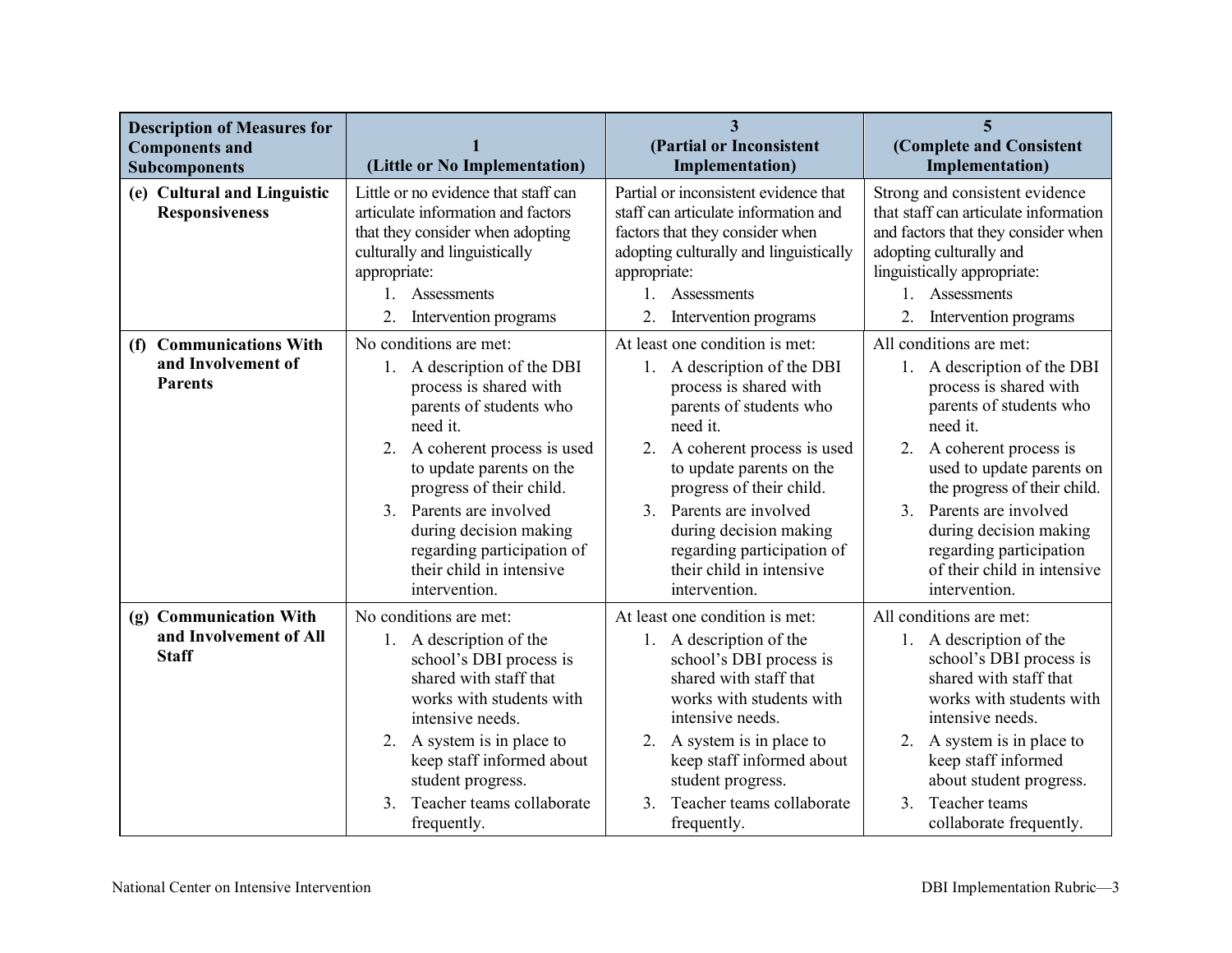| <b>Description of Measures for</b><br><b>Components and</b><br><b>Subcomponents</b> | (Little or No Implementation)                                                                                                                                                                            | (Partial or Inconsistent<br>Implementation)                                                                                                                                             | (Complete and Consistent<br>Implementation)                                                                                                                                                                                                                                                                          |
|-------------------------------------------------------------------------------------|----------------------------------------------------------------------------------------------------------------------------------------------------------------------------------------------------------|-----------------------------------------------------------------------------------------------------------------------------------------------------------------------------------------|----------------------------------------------------------------------------------------------------------------------------------------------------------------------------------------------------------------------------------------------------------------------------------------------------------------------|
| (h) Participation of<br><b>Students With</b><br><b>Disabilities</b>                 | DBI strategies are never infused in<br>special education planning for<br>students with disabilities who need<br>more intensive supports as part of<br>their individualized education<br>programs (IEPs). | DBI strategies are partially or<br>inconsistently infused in special<br>education planning for students with<br>disabilities who need more intensive<br>supports as part of their IEPs. | Intensive intervention is part of a<br>continuum of services considered<br>for all students with disabilities<br>in the school. When students<br>with disabilities need more<br>intensive supports, DBI<br>strategies are consistently<br>infused into their special<br>education planning as part of<br>their IEPs. |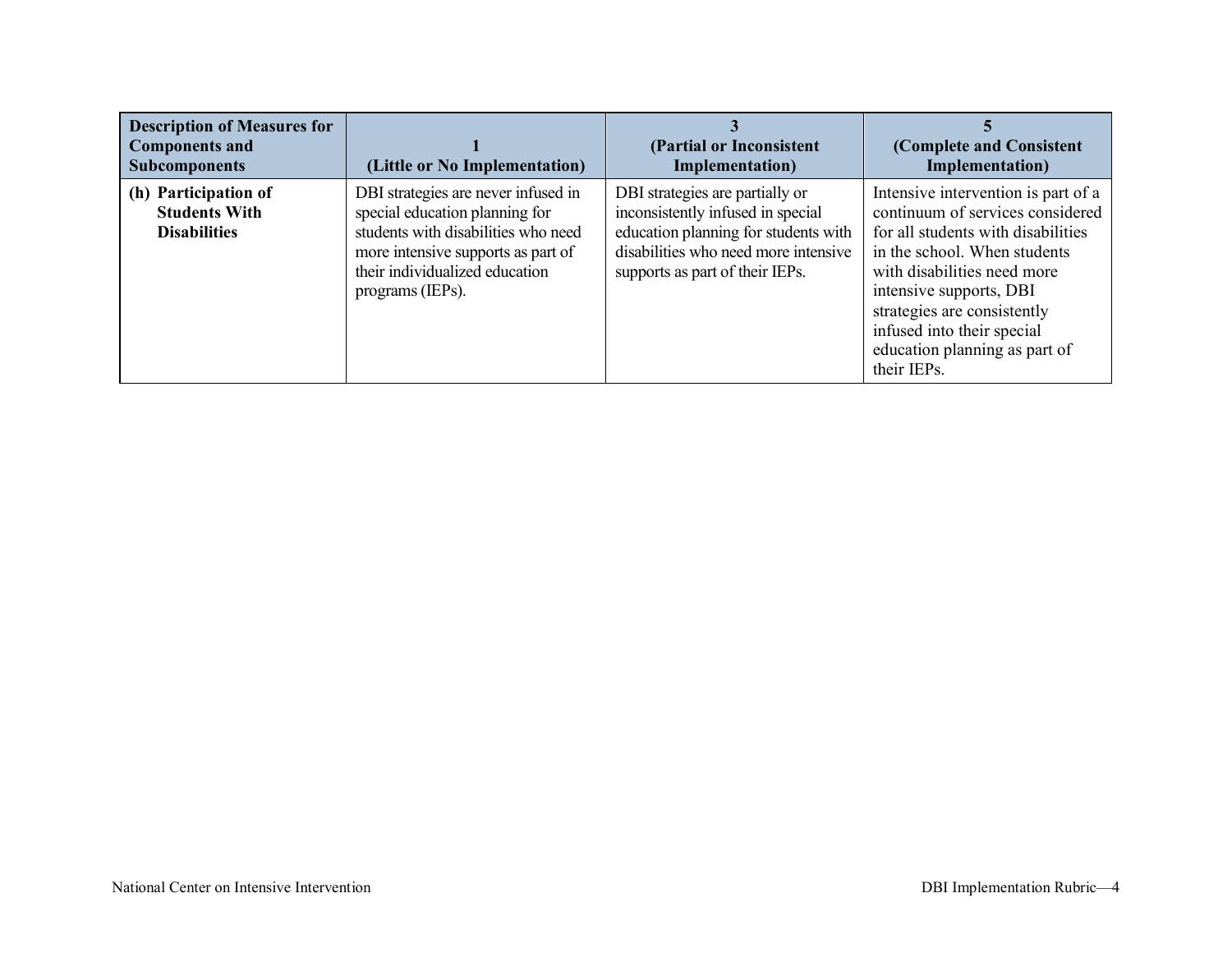| <b>Description of Measures for</b><br><b>Components and</b><br><b>Subcomponents</b>    | (Little or No Implementation)                                                                                                                                                                                                                                                                                                                                                                                                                                                                      | (Partial or Inconsistent<br>Implementation)                                                                                                                                                                                                                                                                                                                                                                                                                                                                                                                                             | (Complete and Consistent<br><b>Implementation</b> )                                                                                                                                                                                                                                                                                                                                                                                                                                                                                              |
|----------------------------------------------------------------------------------------|----------------------------------------------------------------------------------------------------------------------------------------------------------------------------------------------------------------------------------------------------------------------------------------------------------------------------------------------------------------------------------------------------------------------------------------------------------------------------------------------------|-----------------------------------------------------------------------------------------------------------------------------------------------------------------------------------------------------------------------------------------------------------------------------------------------------------------------------------------------------------------------------------------------------------------------------------------------------------------------------------------------------------------------------------------------------------------------------------------|--------------------------------------------------------------------------------------------------------------------------------------------------------------------------------------------------------------------------------------------------------------------------------------------------------------------------------------------------------------------------------------------------------------------------------------------------------------------------------------------------------------------------------------------------|
| (a) Process to Identify<br><b>Students in Need of</b><br><b>Intensive Intervention</b> | There is no evidence of a process<br>whereby students in need of<br>intensive intervention are<br>identified based on one or more of<br>the following criteria:<br>Data support that student<br>has persistent nonresponse<br>to Tier 2/evidence-based<br>intervention.<br>Data support that student<br>has persistent and<br>intensive need in<br>academics and/or<br>behavior.<br>Student has a relevant<br>$\mathcal{E}$<br>diagnosis or disability that<br>warrants intensive<br>intervention. | There is some evidence of a<br>process whereby students in need<br>of intensive intervention are<br>identified based on one or more of<br>the following criteria; however,<br>the process may be applied<br>partially or inconsistently:<br>Data support that student<br>has persistent nonresponse<br>to Tier 2/evidence-based<br>intervention.<br>Data support that student<br>$2_{-}$<br>has persistent and<br>intensive need in<br>academics and/or<br>behavior.<br>Student has a relevant<br>3 <sub>1</sub><br>diagnosis or disability that<br>warrants intensive<br>intervention. | There is evidence of an<br>articulated process whereby<br>students in need of intensive<br>intervention are consistently<br>identified based on one or more<br>of the following criteria:<br>Data support that<br>1.<br>student has persistent<br>nonresponse to<br>Tier 2/evidence-based<br>intervention.<br>Data support that<br>$2_{-}$<br>student has persistent<br>and intensive need in<br>academics and/or<br>behavior.<br>Student has a relevant<br>$\mathcal{E}$<br>diagnosis or disability<br>that warrants intensive<br>intervention. |

## **2. Data and Decision Making—**Data for the purpose of making decisions within a DBI framework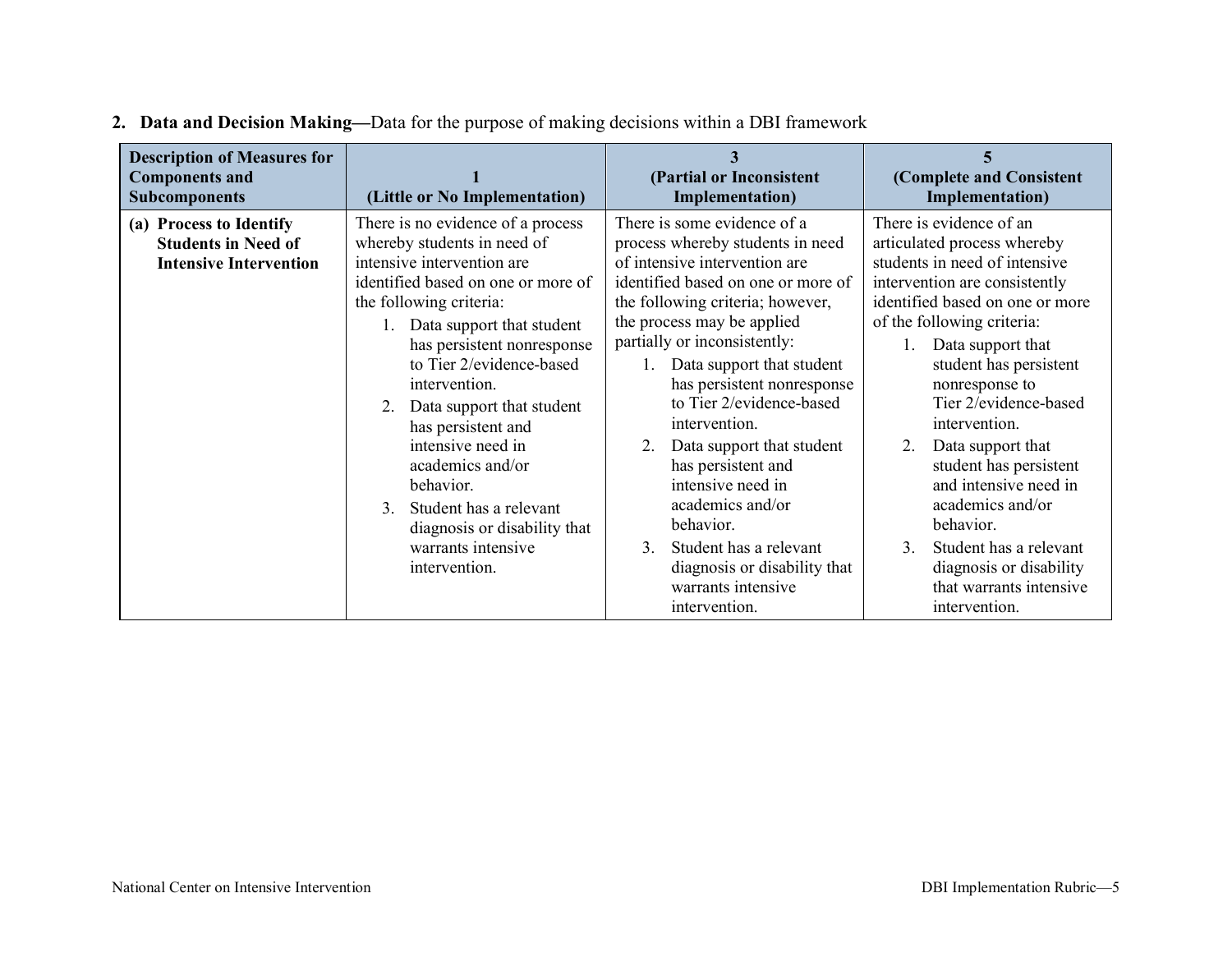| <b>Description of Measures for</b><br><b>Components and</b><br><b>Subcomponents</b> | (Little or No Implementation)                                                                                                   | (Partial or Inconsistent<br>Implementation)                                                                                                         | (Complete and Consistent<br><b>Implementation</b> )                                                                                               |
|-------------------------------------------------------------------------------------|---------------------------------------------------------------------------------------------------------------------------------|-----------------------------------------------------------------------------------------------------------------------------------------------------|---------------------------------------------------------------------------------------------------------------------------------------------------|
| (b) Academic Progress-<br><b>Monitoring Tools</b>                                   | No evidence that progress-<br>monitoring tools meet the<br>following criteria (when<br>available):<br>1. A sufficient number of | Partial or inconsistent evidence<br>that progress-monitoring tools<br>meet the following criteria (when<br>available):<br>1. A sufficient number of | Strong and consistent evidence<br>that progress-monitoring tools<br>meet the following criteria (when<br>available):<br>1. A sufficient number of |
|                                                                                     | alternate forms of equal                                                                                                        | alternate forms of equal                                                                                                                            | alternate forms of equal                                                                                                                          |
|                                                                                     | and controlled difficulty                                                                                                       | and controlled difficulty                                                                                                                           | and controlled difficulty                                                                                                                         |
|                                                                                     | allows for progress                                                                                                             | allows for progress                                                                                                                                 | allows for progress                                                                                                                               |
|                                                                                     | monitoring at                                                                                                                   | monitoring at                                                                                                                                       | monitoring at                                                                                                                                     |
|                                                                                     | recommended intervals                                                                                                           | recommended intervals                                                                                                                               | recommended intervals                                                                                                                             |
|                                                                                     | based on tier.                                                                                                                  | based on tier.                                                                                                                                      | based on tier.                                                                                                                                    |
|                                                                                     | The tool is sensitive to                                                                                                        | The tool is sensitive to                                                                                                                            | The tool is sensitive to                                                                                                                          |
|                                                                                     | 2                                                                                                                               | $2^{\circ}$                                                                                                                                         | $\overline{2}$                                                                                                                                    |
|                                                                                     | student improvement.                                                                                                            | student improvement.                                                                                                                                | student improvement.                                                                                                                              |
|                                                                                     | The tool identifies                                                                                                             | The tool identifies                                                                                                                                 | The tool identifies                                                                                                                               |
|                                                                                     | 3 <sub>1</sub>                                                                                                                  | $\mathcal{E}$                                                                                                                                       | 3 <sub>1</sub>                                                                                                                                    |
|                                                                                     | acceptable or expected                                                                                                          | acceptable or expected                                                                                                                              | acceptable or expected                                                                                                                            |
|                                                                                     | levels of performance.                                                                                                          | levels of performance.                                                                                                                              | levels of performance.                                                                                                                            |
|                                                                                     | Reliability and validity                                                                                                        | Reliability and validity                                                                                                                            | Reliability and validity                                                                                                                          |
|                                                                                     | 4.                                                                                                                              | 4.                                                                                                                                                  | 4.                                                                                                                                                |
|                                                                                     | information for the                                                                                                             | information for the                                                                                                                                 | information for the                                                                                                                               |
|                                                                                     | performance-level score                                                                                                         | performance-level score                                                                                                                             | performance-level score                                                                                                                           |
|                                                                                     | are available, and staff is                                                                                                     | are available, and staff is                                                                                                                         | are available, and staff is                                                                                                                       |
|                                                                                     | able to articulate the                                                                                                          | able to articulate the                                                                                                                              | able to articulate the                                                                                                                            |
|                                                                                     | supporting evidence.                                                                                                            | supporting evidence.                                                                                                                                | supporting evidence.                                                                                                                              |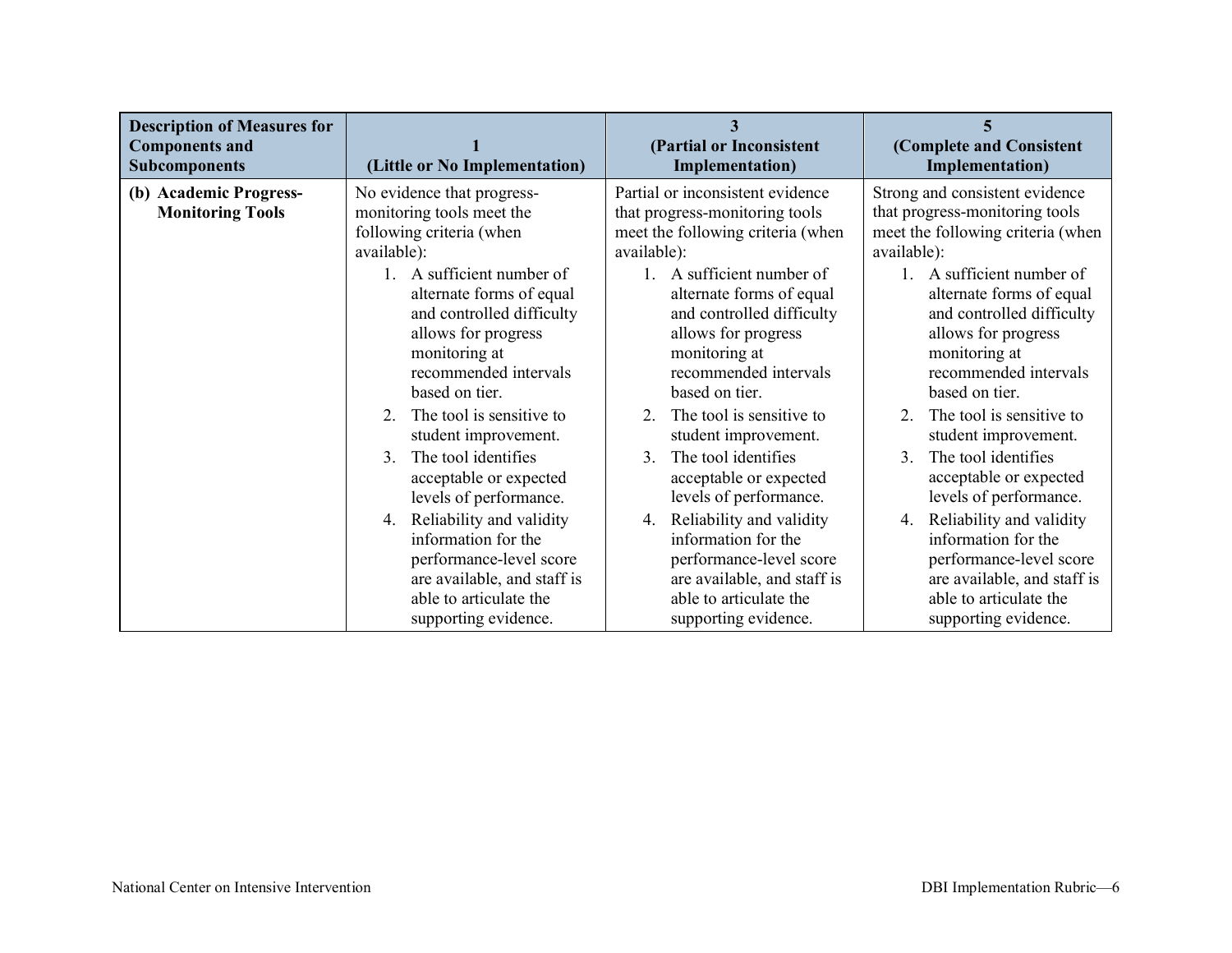| <b>Description of Measures for</b><br><b>Components and</b><br><b>Subcomponents</b> | (Little or No Implementation)                                                                                                                                                                                                                                                                                                                                                                                                                                                          | (Partial or Inconsistent<br><b>Implementation</b> )                                                                                                                                                                                                                                                                                                                                                                                                                                                         | (Complete and Consistent<br><b>Implementation</b> )                                                                                                                                                                                                                                                                                                                                                                                                                                        |
|-------------------------------------------------------------------------------------|----------------------------------------------------------------------------------------------------------------------------------------------------------------------------------------------------------------------------------------------------------------------------------------------------------------------------------------------------------------------------------------------------------------------------------------------------------------------------------------|-------------------------------------------------------------------------------------------------------------------------------------------------------------------------------------------------------------------------------------------------------------------------------------------------------------------------------------------------------------------------------------------------------------------------------------------------------------------------------------------------------------|--------------------------------------------------------------------------------------------------------------------------------------------------------------------------------------------------------------------------------------------------------------------------------------------------------------------------------------------------------------------------------------------------------------------------------------------------------------------------------------------|
| (c) Behavior Progress-<br><b>Monitoring Tools</b>                                   | No evidence that progress-<br>monitoring tools meet the<br>following criteria (when<br>available):<br>1. Reliability and validity<br>information for the<br>progress-monitoring<br>measure are available, and<br>staff is able to articulate<br>the supporting evidence.<br>The tool can be used<br>2<br>repeatedly.<br>The tool is sensitive to<br>$\mathcal{E}$<br>behavioral change.<br>The tool can be used to<br>$4_{\ldots}$<br>establish benchmarks for<br>acceptable behavior. | Partial or inconsistent evidence<br>that progress-monitoring tools<br>meet the following criteria (when<br>available):<br>1. Reliability and validity<br>information for the<br>progress-monitoring<br>measure are available and<br>staff is able to articulate<br>the supporting evidence.<br>The tool can be used<br>2<br>repeatedly.<br>The tool is sensitive to<br>$\mathcal{E}$<br>behavioral change.<br>The tool can be used to<br>$\overline{4}$<br>establish benchmarks for<br>acceptable behavior. | Strong and consistent evidence<br>that progress-monitoring tools<br>meet the following criteria (when<br>available):<br>Reliability and validity<br>information for the<br>progress-monitoring<br>measure are available<br>and staff is able to<br>articulate the supporting<br>evidence.<br>The tool can be used<br>2<br>repeatedly.<br>The tool is sensitive to<br>3<br>behavioral change.<br>The tool can be used to<br>$4_{\cdot}$<br>establish benchmarks for<br>acceptable behavior. |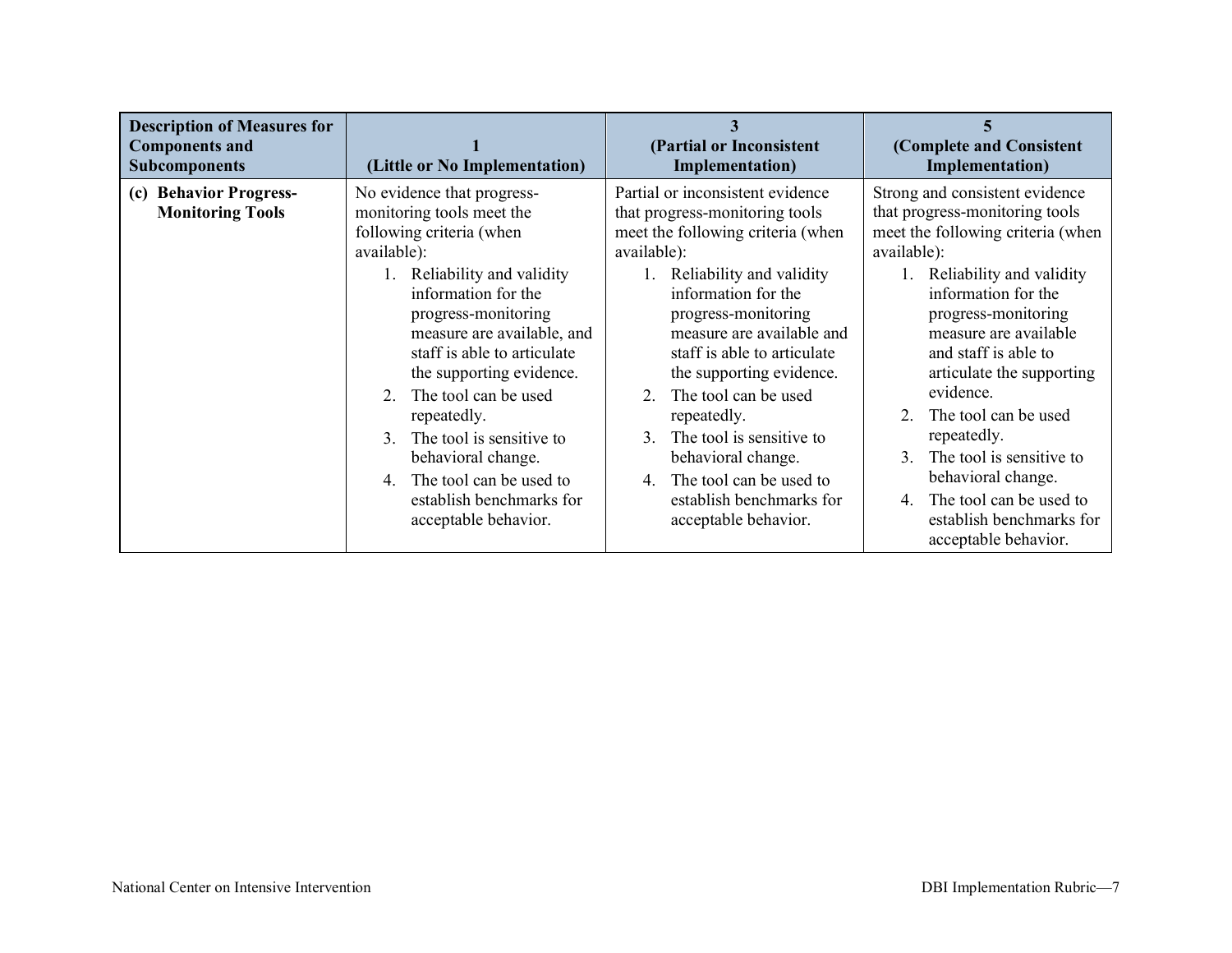| <b>Description of Measures for</b><br><b>Components and</b><br><b>Subcomponents</b> | (Little or No Implementation)                                                                                                                                                                                                                                                                                                                                                                     | $\overline{3}$<br>(Partial or Inconsistent<br><b>Implementation</b> )                                                                                                                                                                                                                                                                                                                              | 5<br>(Complete and Consistent<br><b>Implementation</b> )                                                                                                                                                                                                                                                                                                                                |
|-------------------------------------------------------------------------------------|---------------------------------------------------------------------------------------------------------------------------------------------------------------------------------------------------------------------------------------------------------------------------------------------------------------------------------------------------------------------------------------------------|----------------------------------------------------------------------------------------------------------------------------------------------------------------------------------------------------------------------------------------------------------------------------------------------------------------------------------------------------------------------------------------------------|-----------------------------------------------------------------------------------------------------------------------------------------------------------------------------------------------------------------------------------------------------------------------------------------------------------------------------------------------------------------------------------------|
| (d) Progress-Monitoring<br><b>Procedures</b>                                        | There is no evidence that the<br>following conditions are met for<br>students requiring intensive<br>intervention:<br>There is a progress-<br>1.<br>monitoring plan in place<br>that includes a goal.<br>The plan is reasonable for<br>2.<br>the student (e.g.,<br>appropriate frequency,<br>alignment with student<br>skills).<br>Progress-monitoring data<br>3 <sub>1</sub><br>are graphed.     | Partial or inconsistent evidence<br>that the following conditions are<br>met for students requiring<br>intensive intervention:<br>There is a progress-<br>1.<br>monitoring plan in place<br>that includes a goal.<br>The plan is reasonable for<br>2.<br>the student (e.g.,<br>appropriate frequency,<br>alignment with student<br>skills).<br>Progress-monitoring data<br>3.<br>are graphed.      | There is evidence that the<br>following conditions are met<br>consistently for students who<br>require intensive intervention:<br>1. There is a progress-<br>monitoring plan in place<br>that includes a goal.<br>The plan is reasonable<br>2.<br>for the student (e.g.,<br>appropriate frequency,<br>alignment with student<br>skills).<br>3. Progress-monitoring data<br>are graphed. |
| (e) Diagnostic Assessment                                                           | There is no evidence that<br>diagnostic assessment is used to<br>identify specific skill deficits or<br>function of behavior in order to<br>guide adaptations to interventions<br>when a student's progress is<br>insufficient.<br>(Examples include error analysis<br>of progress monitoring (PM) data,<br>work samples, functional behavior<br>assessment (FBA), and<br>standardized measures.) | There is some evidence that<br>diagnostic assessment is used to<br>identify specific skill deficits or<br>function of behavior in order to<br>guide adaptations to intervention<br>when a student's progress is<br>insufficient; however, use of<br>diagnostic assessment is<br>inconsistent.<br>(Examples include error analysis<br>of PM data, work samples, FBA,<br>and standardized measures.) | There is evidence that diagnostic<br>assessment is consistently used<br>to identify specific skill deficits<br>or function of behavior in order<br>to guide adaptations to<br>intervention when a student's<br>progress is insufficient.<br>(Examples include error analysis<br>of PM data, work samples, FBA,<br>and standardized measures.)                                           |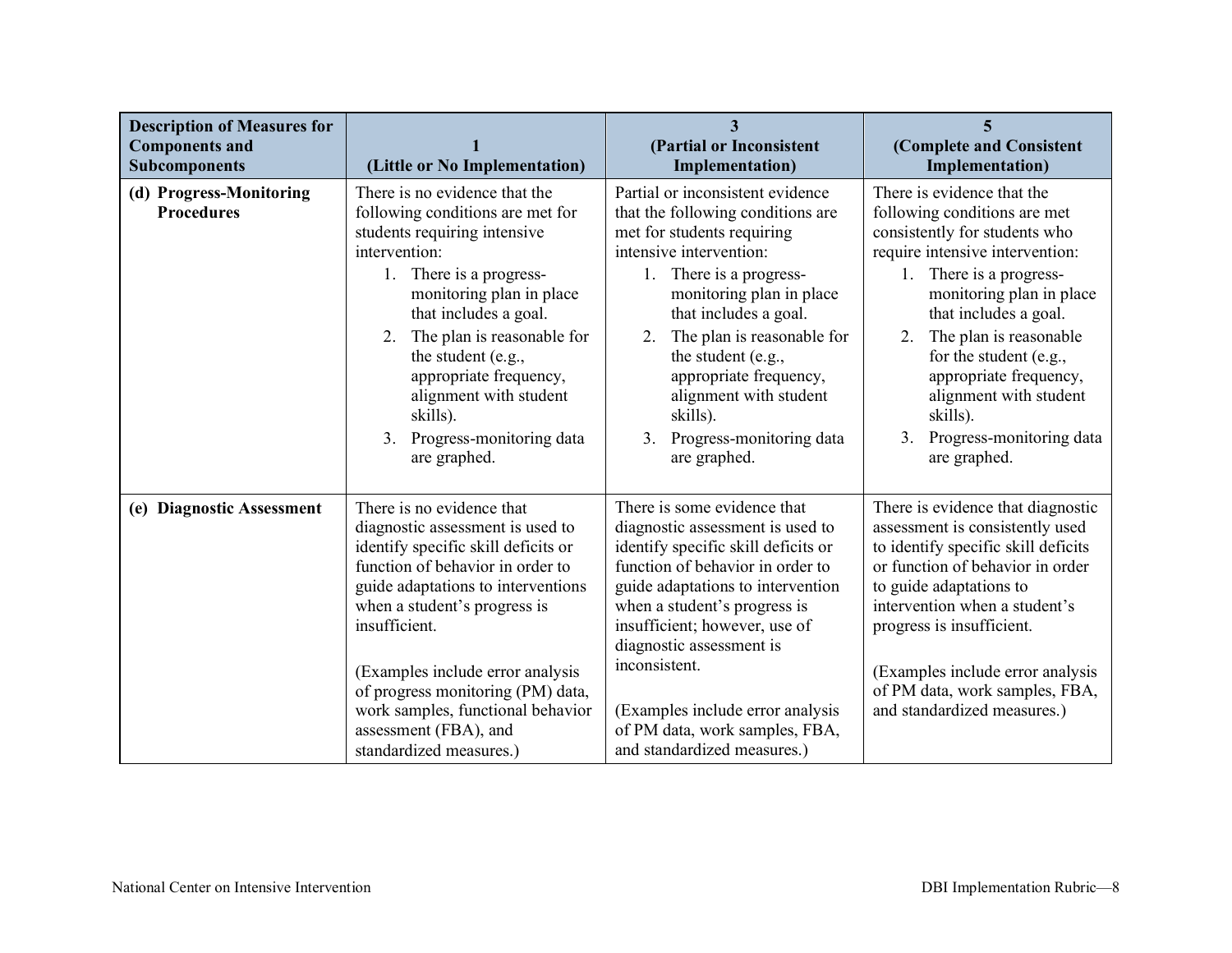| <b>Description of Measures for</b><br><b>Components and</b><br><b>Subcomponents</b> | (Little or No Implementation)                                                                                                                                                                         | (Partial or Inconsistent<br>Implementation)                                                                                                                                                                                                        | (Complete and Consistent<br>Implementation)                                                                                                                                                                                                             |
|-------------------------------------------------------------------------------------|-------------------------------------------------------------------------------------------------------------------------------------------------------------------------------------------------------|----------------------------------------------------------------------------------------------------------------------------------------------------------------------------------------------------------------------------------------------------|---------------------------------------------------------------------------------------------------------------------------------------------------------------------------------------------------------------------------------------------------------|
| <b>Fidelity of Assessment</b><br>(f)<br>Implementation                              | There is no evidence of the<br>following:<br>1. Correct administration and<br>scoring procedures are<br>used.<br>2. A plan is in place to<br>monitor the fidelity of<br>assessment<br>implementation. | There is some evidence of the<br>following, but implementation<br>may be inconsistent:<br>1. Correct administration and<br>scoring procedures are<br>used.<br>2. A plan is in place to<br>monitor the fidelity of<br>assessment<br>implementation. | There is evidence of the<br>following for all students<br>receiving intensive intervention:<br>1. Correct administration<br>and scoring procedures<br>are used.<br>2. A plan is in place to<br>monitor the fidelity of<br>assessment<br>implementation. |

**3. Intervention—**Individualized intervention with a focus on addressing severe and persistent academic and/or behavioral needs of students

| <b>Description of Measures for</b><br><b>Components and</b><br><b>Subcomponents</b> | (Little or No Implementation)                                                                                                                                                                                                                                                                                          | (Partial or Inconsistent<br>Implementation)                                                                                                                                                                                                                                                                                                                 | (Complete and Consistent<br>Implementation)                                                                                                                                                                                                                                                                            |
|-------------------------------------------------------------------------------------|------------------------------------------------------------------------------------------------------------------------------------------------------------------------------------------------------------------------------------------------------------------------------------------------------------------------|-------------------------------------------------------------------------------------------------------------------------------------------------------------------------------------------------------------------------------------------------------------------------------------------------------------------------------------------------------------|------------------------------------------------------------------------------------------------------------------------------------------------------------------------------------------------------------------------------------------------------------------------------------------------------------------------|
| (a) Intensive Intervention                                                          | There is no evidence that intensive<br>intervention consistently meets the<br>following criteria for all students<br>in need:<br>Designed from an<br>evidence-based platform<br>(when available).<br>2. Reasonably aligned to<br>student needs.<br>3. Intensified appropriately<br>(more intensive than<br>Tier $2$ ). | There is some evidence that<br>intensive intervention meets the<br>following criteria, but criteria are<br>not met consistently for all<br>students in need:<br>Designed from an<br>evidence-based platform<br>(when available).<br>Reasonably aligned to<br>2.<br>student needs.<br>Intensified appropriately<br>3.<br>(more intensive than<br>Tier $2$ ). | There is evidence that intensive<br>intervention consistently meets<br>the following criteria for all<br>students in need:<br>Designed from an<br>evidence-based platform<br>(when available).<br>2. Reasonably aligned to<br>student needs.<br>Intensified appropriately<br>3.<br>(more intensive than<br>Tier $2$ ). |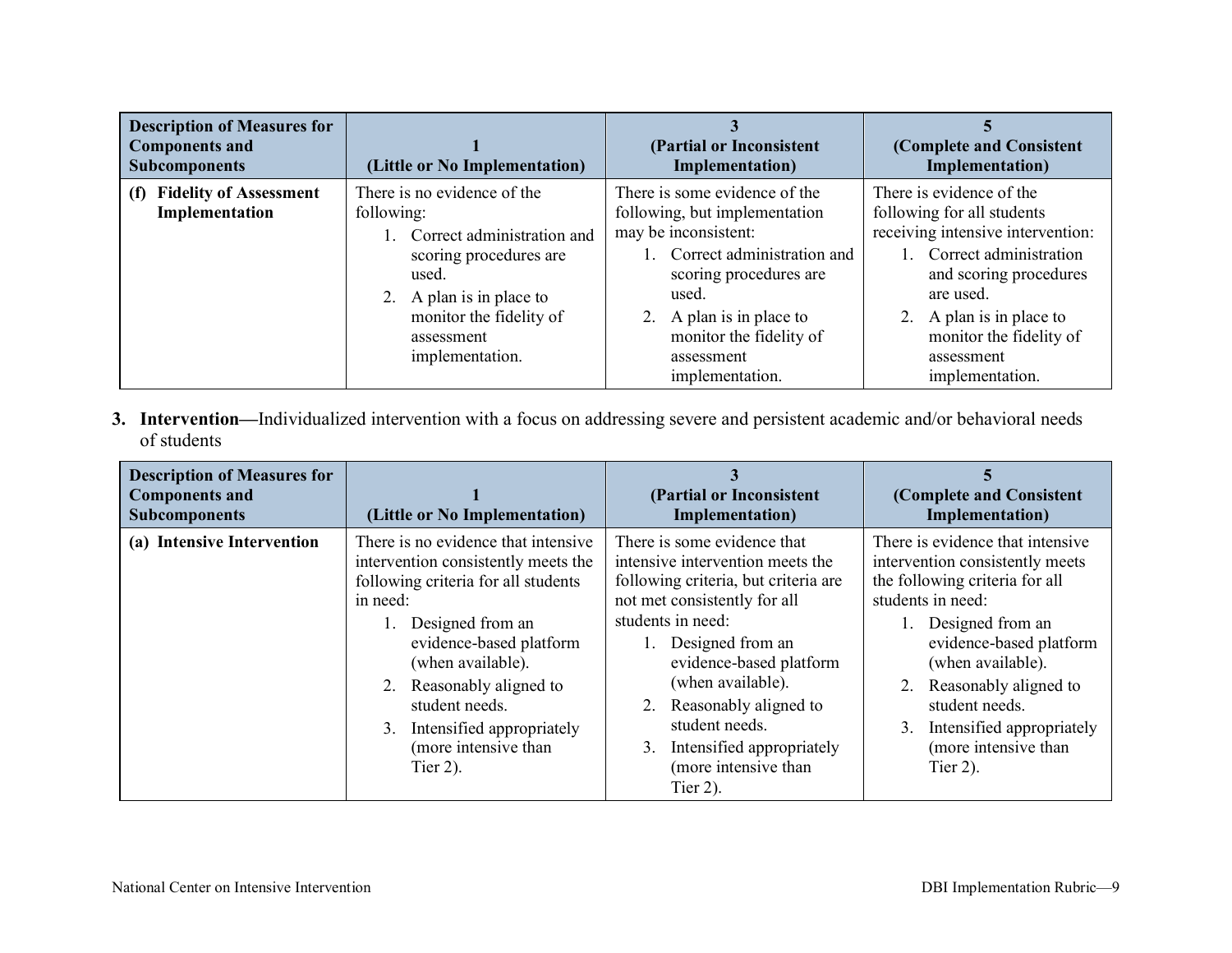| <b>Description of Measures for</b><br><b>Components and</b><br><b>Subcomponents</b> | (Little or No Implementation)                                                                                                                                                                                                                                    | (Partial or Inconsistent<br><b>Implementation</b> )                                                                                                                                                                                                                          | (Complete and Consistent<br>Implementation)                                                                                                                                                                                                                         |
|-------------------------------------------------------------------------------------|------------------------------------------------------------------------------------------------------------------------------------------------------------------------------------------------------------------------------------------------------------------|------------------------------------------------------------------------------------------------------------------------------------------------------------------------------------------------------------------------------------------------------------------------------|---------------------------------------------------------------------------------------------------------------------------------------------------------------------------------------------------------------------------------------------------------------------|
| (b) Adaptation of<br>Intervention                                                   | No evidence that interventions are<br>being adapted based on student<br>need with both quantitative AND<br>qualitative changes, as appropriate.                                                                                                                  | Partial or inconsistent evidence<br>that interventions are being<br>adapted based on student need<br>with both quantitative AND<br>qualitative changes, as<br>appropriate.                                                                                                   | Strong and consistent evidence<br>that interventions are being<br>adapted based on student need<br>with both quantitative AND<br>qualitative changes, as<br>appropriate.                                                                                            |
| (c) Fidelity of<br><b>Implementation of</b><br><b>Intervention</b>                  | No evidence that:<br>1. Interventions are being<br>implemented as intended<br>(e.g., group size, dosage,<br>intervention components)<br><b>AND</b><br>Fidelity of implementation<br>$2_{\cdot}$<br>of intensive intervention is<br>being monitored<br>adequately | Partial or inconsistent evidence<br>that:<br>Interventions are being<br>implemented as intended<br>(e.g., group size, dosage,<br>intervention components)<br><b>AND</b><br>Fidelity of implementation<br>2.<br>of intensive intervention is<br>being monitored<br>adequately | Strong and consistent evidence<br>that:<br>Interventions are being<br>implemented as intended<br>(e.g., group size, dosage,<br>intervention<br>components) AND<br>2. Fidelity of<br>implementation of<br>intensive intervention is<br>being monitored<br>adequately |
| (d) Interventionist<br><b>Characteristics</b>                                       | No evidence that interventionists<br>have adequate training and<br>experience to implement intensive<br>interventions.                                                                                                                                           | Partial or inconsistent evidence<br>that interventionists have adequate<br>training and experience to<br>implement intensive interventions.                                                                                                                                  | Strong and consistent evidence<br>that interventionists have<br>adequate training and experience<br>to implement intensive<br>interventions.                                                                                                                        |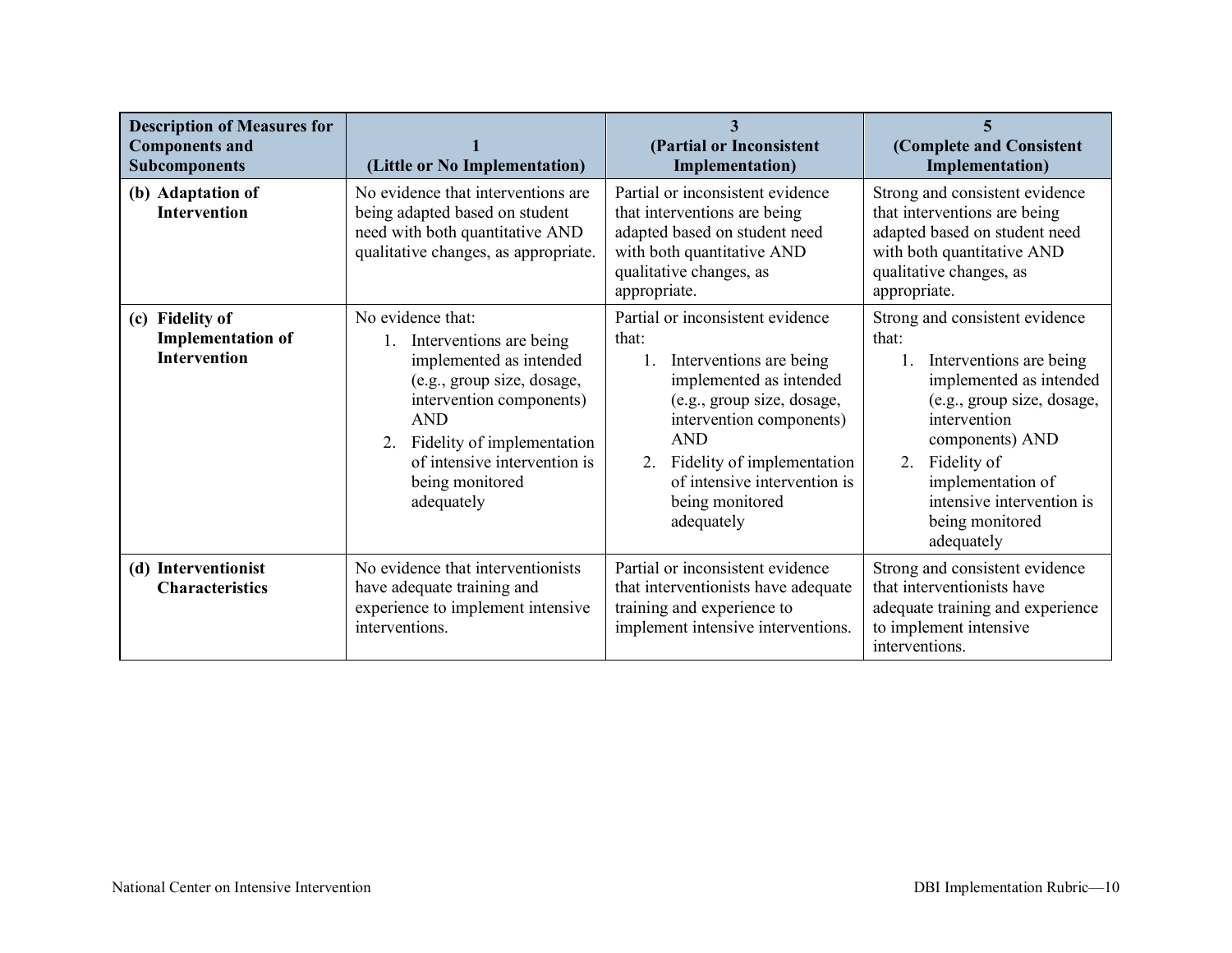| <b>Description of Measures for</b><br><b>Components and</b><br><b>Subcomponents</b> | (Little or No Implementation)                                                                                                                                    | (Partial or Inconsistent<br>Implementation)                                                                                                                                                                                  | (Complete and Consistent<br>Implementation)                                                                                                                                                                                                                                                                                                       |
|-------------------------------------------------------------------------------------|------------------------------------------------------------------------------------------------------------------------------------------------------------------|------------------------------------------------------------------------------------------------------------------------------------------------------------------------------------------------------------------------------|---------------------------------------------------------------------------------------------------------------------------------------------------------------------------------------------------------------------------------------------------------------------------------------------------------------------------------------------------|
| (e) Relationship to Core<br><b>Instruction</b>                                      | Intensive intervention meets<br>neither condition:<br>Relevant to core standards<br>or schoolwide behavior<br>expectations<br>2. Appropriate for student<br>need | Intensive intervention meets only<br>one condition or meets both<br>conditions, but only for some<br>students:<br>Relevant to core standards<br>or schoolwide behavior<br>expectations<br>2. Appropriate for student<br>need | Strong and consistent evidence<br>that intensive intervention is<br>appropriate for student need.<br>Intensive intervention may be<br>aligned with core<br>standards/schoolwide behavior<br>expectations, OR it may address<br>primary deficits that serve as<br>prerequisites to learning core<br>standards or performing expected<br>behaviors. |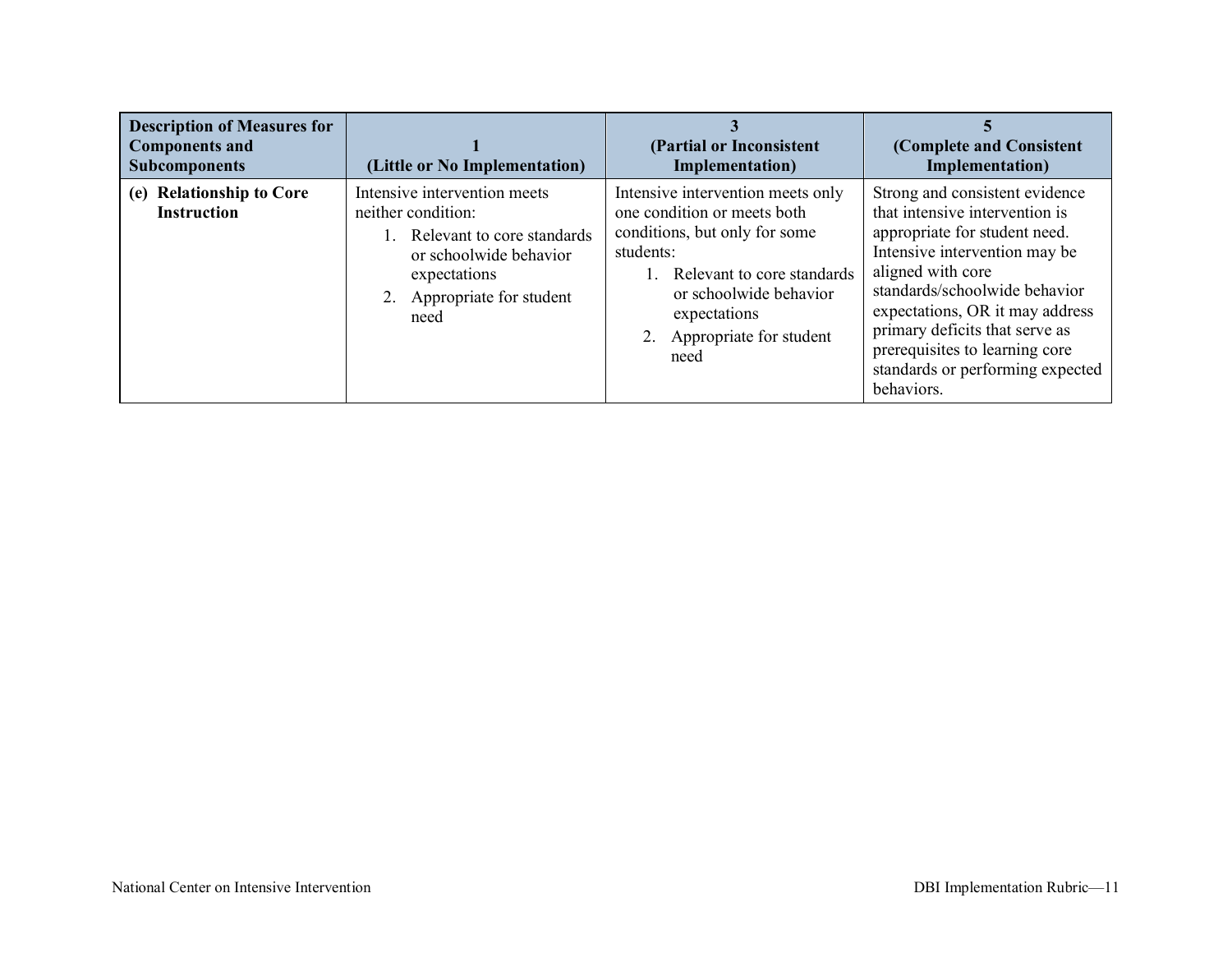| <b>Description of Measures for</b><br><b>Components and</b><br><b>Subcomponents</b> | (Little or No Implementation)                                                                                                                                                                                                                                                               | (Partial or Inconsistent<br>Implementation)                                                                                                                                                                                                                                                  | (Complete and Consistent<br><b>Implementation</b> )                                                                                                                                                                                                                                                                                                                                                                                                              |
|-------------------------------------------------------------------------------------|---------------------------------------------------------------------------------------------------------------------------------------------------------------------------------------------------------------------------------------------------------------------------------------------|----------------------------------------------------------------------------------------------------------------------------------------------------------------------------------------------------------------------------------------------------------------------------------------------|------------------------------------------------------------------------------------------------------------------------------------------------------------------------------------------------------------------------------------------------------------------------------------------------------------------------------------------------------------------------------------------------------------------------------------------------------------------|
| (a) Team or Appropriate<br><b>Support Mechanism</b>                                 | There is no evidence that:<br>A team has been formed to<br>make data-based decisions<br>as part of the DBI process<br><b>OR</b><br>Interventionists have an<br>$\overline{2}$<br>appropriate system of<br>supports available for<br>problem solving around<br>data-based decision<br>making | There is partial or inconsistent<br>evidence that:<br>1. A team has been formed<br>to make data-based<br>decisions as part of the<br>DBI process OR<br>Interventionists have an<br>appropriate support<br>mechanism available for<br>problem solving around<br>data-based decision<br>making | There is consistent evidence that:<br>A team has been formed<br>to make data-based<br>decisions as part of the<br>DBI process; the team<br>includes individuals with<br>various areas of expertise<br>pertaining to intensive<br>intervention; additional<br>staff participates on the<br>team as relevant<br><b>OR</b><br>Interventionists have an<br>appropriate support<br>mechanism available for<br>problem solving around<br>data-based decision<br>making |
| (b) Regular Meetings                                                                | There is no evidence of a meeting<br>schedule for the DBI team or<br>appropriate support mechanism.                                                                                                                                                                                         | There is evidence of a meeting<br>schedule for the DBI team or<br>appropriate support mechanism,<br>but meetings are inconsistent.                                                                                                                                                           | There is evidence of a regular<br>meeting schedule for the DBI<br>team or appropriate support<br>mechanism.                                                                                                                                                                                                                                                                                                                                                      |

**4. DBI Process—**The process for designing and delivering intensive intervention in academics and/or behavior to students in need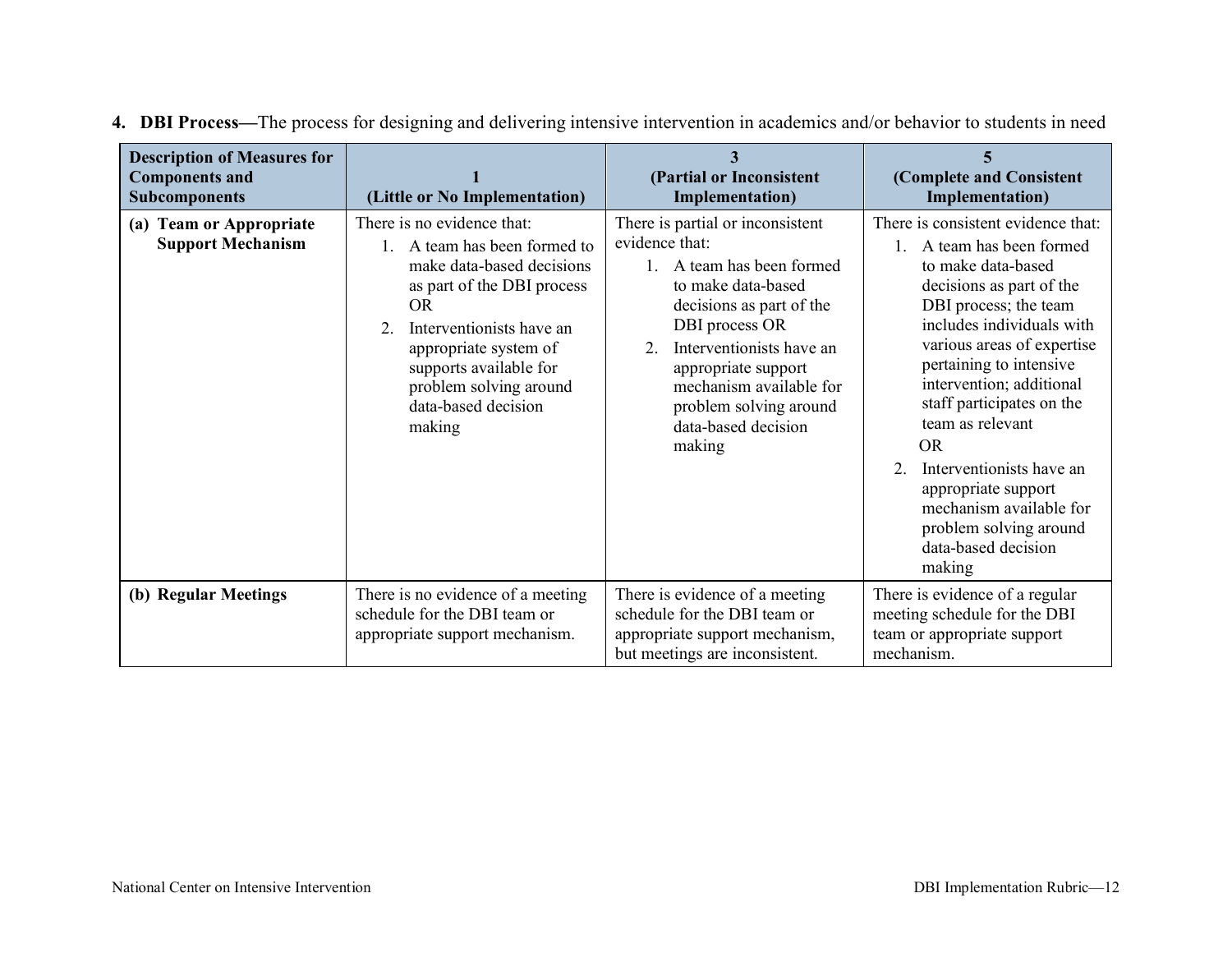| <b>Description of Measures for</b><br><b>Components and</b><br><b>Subcomponents</b> | (Little or No Implementation)                                                                                                                                                                                                                                                                                                                                                              | 3<br>(Partial or Inconsistent<br><b>Implementation</b> )                                                                                                                                                                                                                                                                                                                                                              | 5<br>(Complete and Consistent<br><b>Implementation</b> )                                                                                                                                                                                                                                                                                                                                                                                        |
|-------------------------------------------------------------------------------------|--------------------------------------------------------------------------------------------------------------------------------------------------------------------------------------------------------------------------------------------------------------------------------------------------------------------------------------------------------------------------------------------|-----------------------------------------------------------------------------------------------------------------------------------------------------------------------------------------------------------------------------------------------------------------------------------------------------------------------------------------------------------------------------------------------------------------------|-------------------------------------------------------------------------------------------------------------------------------------------------------------------------------------------------------------------------------------------------------------------------------------------------------------------------------------------------------------------------------------------------------------------------------------------------|
| (c) Data Review                                                                     | There is no evidence that:<br>1. Adaptations of<br>interventions are driven by<br>student data.<br>2. Explicit goals with clear<br>rules for determining when<br>adaptations will be made<br>are delineated for each<br>student.                                                                                                                                                           | There is partial or inconsistent<br>evidence that:<br>1. Adaptations of<br>interventions are driven<br>by student data.<br>Explicit goals with clear<br>2.<br>rules for determining<br>when adaptations will be<br>made are delineated for<br>each student.                                                                                                                                                           | There is strong and consistent<br>evidence that:<br>1. Adaptations of<br>interventions are driven<br>by student data.<br>Explicit goals with clear<br>2.<br>rules for determining<br>when adaptations will be<br>made are delineated for<br>each student.                                                                                                                                                                                       |
| (d) Documentation                                                                   | There is no evidence, for students<br>receiving DBI, that:<br>1. Student intervention plans<br>describe intervention<br>components/strategies and<br>how the intervention will<br>be implemented (e.g.,<br>frequency, duration, and<br>by whom).<br>Student intervention plans<br>2.<br>include a goal and<br>progress-monitoring<br>procedures.<br>3. Teachers keep intervention<br>logs. | There is partial or inconsistent<br>evidence, for students receiving<br>DBI, that:<br>1. Student intervention plans<br>describe intervention<br>components/strategies and<br>how the intervention will<br>be implemented (e.g.,<br>frequency, duration, and<br>by whom).<br>Student intervention plans<br>2.<br>include a goal and<br>progress-monitoring<br>procedures.<br>Teachers keep<br>3.<br>intervention logs. | There is strong and consistent<br>evidence, for students receiving<br>DBI, that:<br>Student intervention<br>$\mathbf{1}$<br>plans describe<br>intervention<br>components/strategies<br>and how the intervention<br>will be implemented<br>(e.g., frequency,<br>duration, and by whom).<br>Student intervention<br>$\overline{2}$<br>plans include a goal and<br>progress-monitoring<br>procedures.<br>Teachers keep<br>3.<br>intervention logs. |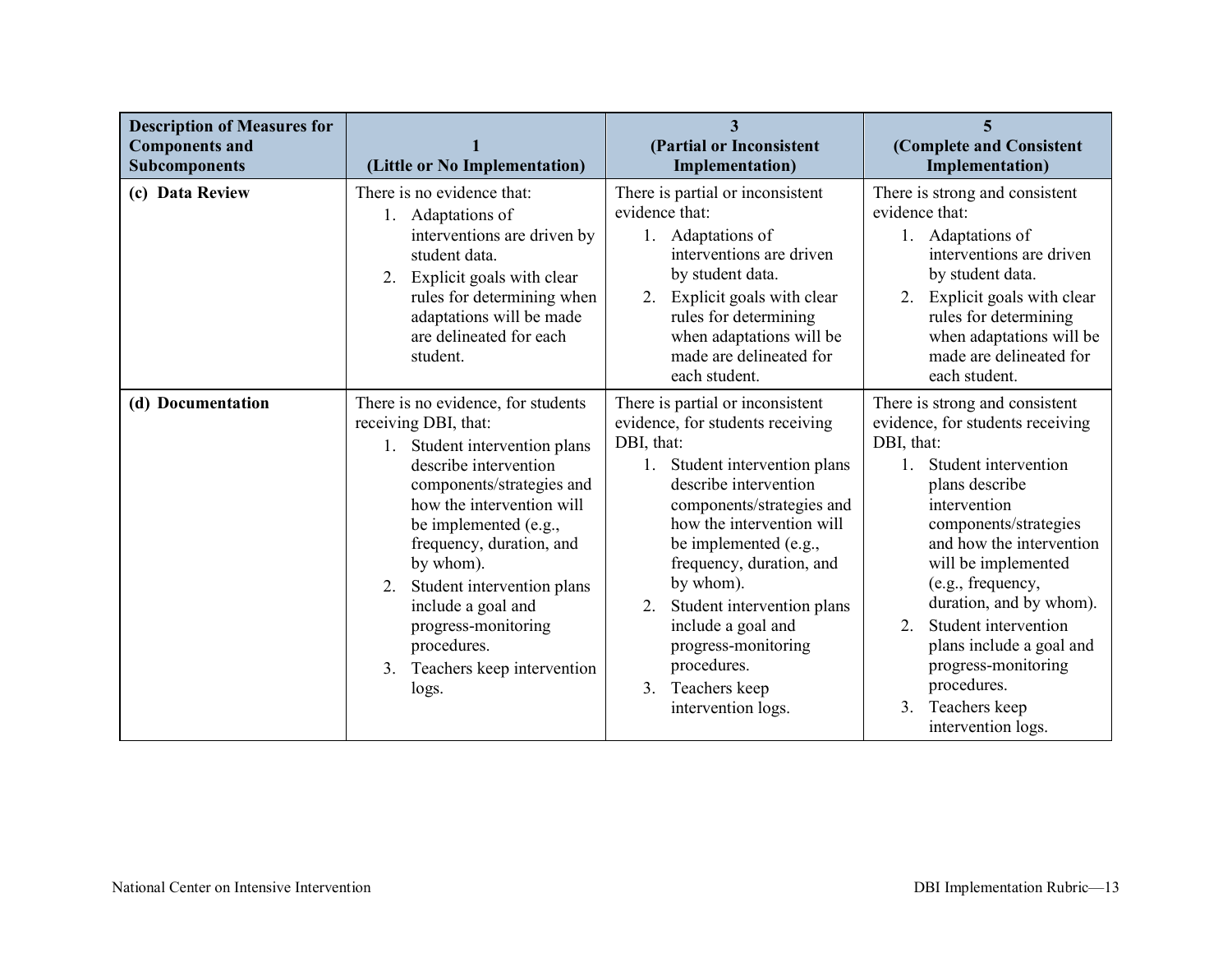| <b>Description of Measures for</b><br><b>Components and</b><br><b>Subcomponents</b> | (Little or No Implementation)                                                                                                                                                                                                                               | (Partial or Inconsistent<br>Implementation)                                                                                                                                                                                                                                         | (Complete and Consistent<br><b>Implementation</b> )                                                                                                                                                                                                                                        |
|-------------------------------------------------------------------------------------|-------------------------------------------------------------------------------------------------------------------------------------------------------------------------------------------------------------------------------------------------------------|-------------------------------------------------------------------------------------------------------------------------------------------------------------------------------------------------------------------------------------------------------------------------------------|--------------------------------------------------------------------------------------------------------------------------------------------------------------------------------------------------------------------------------------------------------------------------------------------|
| (e) Decision Rules                                                                  | There is no evidence that:<br>1. Decision rules for<br>determining the need for<br>additional adaptations are<br>clearly articulated and<br>based on reliable, valid<br>progress-monitoring data.<br>2. Decision rules are being<br>implemented accurately. | There is partial or inconsistent<br>evidence that:<br>Decision rules for<br>determining the need for<br>additional adaptations are<br>clearly articulated and<br>based on reliable, valid<br>progress-monitoring data.<br>Decision rules are being<br>2.<br>implemented accurately. | There is strong and consistent<br>evidence that:<br>Decision rules for<br>determining the need for<br>additional adaptations<br>are clearly articulated<br>and based on reliable,<br>valid progress-<br>monitoring data.<br>Decision rules are being<br>$2_{-}$<br>implemented accurately. |
| <b>Overall implementation</b><br>(f)<br>of DBI Process                              | There is no evidence of consistent<br>implementation of the DBI process<br>for students who require it.                                                                                                                                                     | There is evidence of partial or<br>inconsistent implementation of the<br>DBI process, or evidence of<br>consistent implementation for only<br>some students who require it.                                                                                                         | There is evidence of consistent<br>implementation of the DBI<br>process for all students who<br>require it.                                                                                                                                                                                |